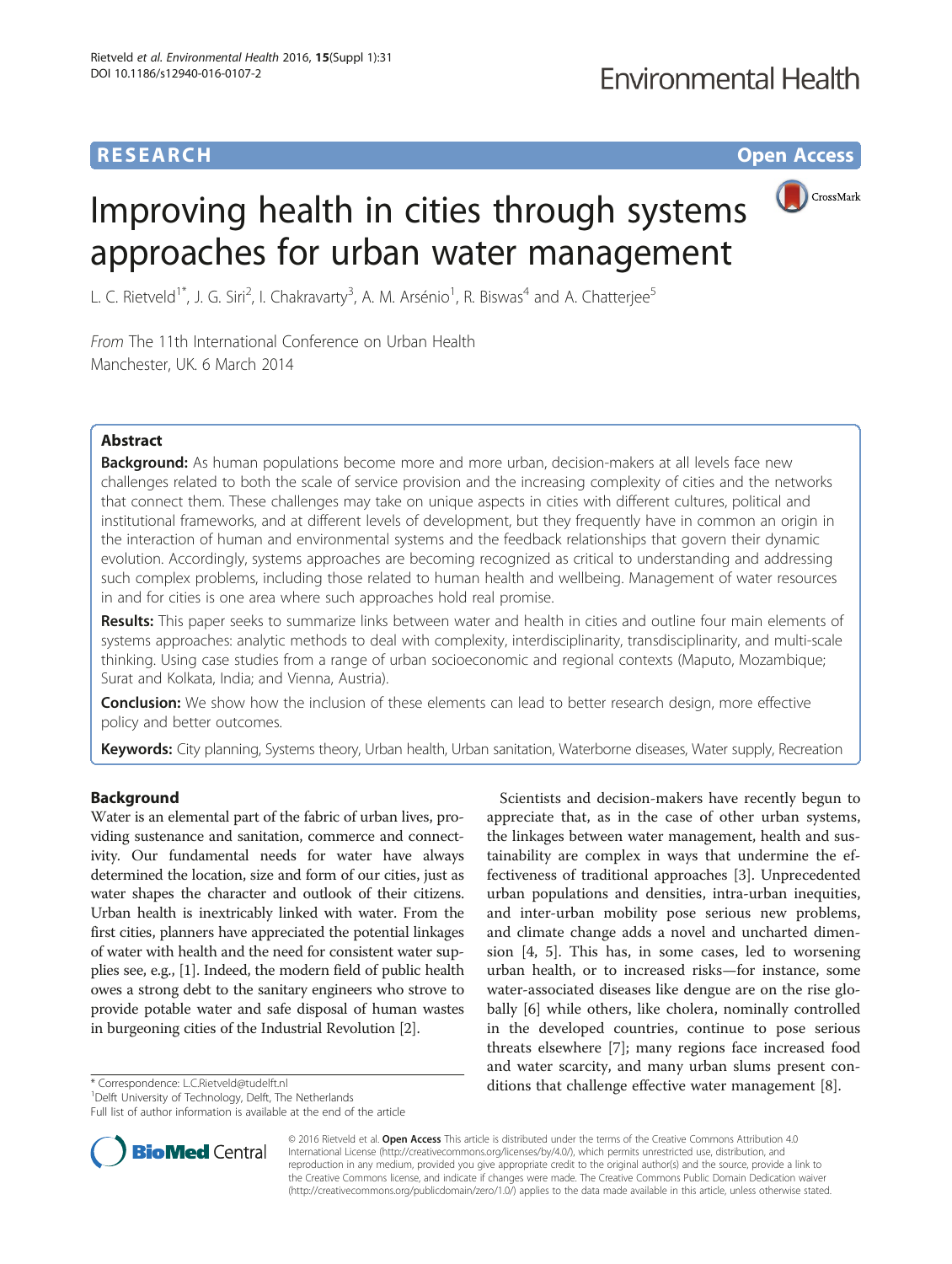There is growing recognition in the scientific community that such complex problems are best managed using "systems approaches," which account for the complex interrelationships between connected systems and allow for the integration of knowledge across a wide range of disciplinary and policy domains [[9](#page-8-0)–[12](#page-8-0)]. This paper reviews linkages between water and health and describes how the application of important elements of systems approaches (i.e., models of complexity, interdisciplinarity, transdisciplinarity, and multi-scale thinking) can yield benefits for health in the context of urban water management. For illustration, the paper draws on a set of case studies over a range of urban scales in a diverse set of geographic, economic and socio-cultural contexts, focusing on how the inclusion of these features of systems thinking have led to positive impacts on health and on the identification of cobenefits with policies for environmental sustainability. The goal of this work is to synthesize knowledge on water management, urban health and systems thinking, to illustrate how some applied interventions have made use of several of these principles, and to call for a deeper and more systematic application of such methods.

#### Urban linkages between water and health

A multitude of pathways links water to health in cities. Most fundamentally, human survival depends on consistent supplies of sufficient safe water, an issue of growing concern in areas prone to climate-change-induced scarcity [[4\]](#page-8-0). Water may act as a direct carrier for pathogens or toxins or a habitat for disease vectors or reservoirs [[13](#page-8-0)]. These proximal influences on health can propagate downstream, influencing nutrition, physical and mental development (for example, where chronic enteric disease causes malnutrition or stunting) [\[14](#page-8-0)–[16](#page-8-0)] and metabolic health status (as with anemia resulting from chronic intestinal bleeding associated with worm infestation) [\[17\]](#page-8-0). Chronic water-related illnesses may result in reduced work capacity or school absenteeism, often with long-term effects on wealth, education and quality of life (see, e.g., [[18](#page-8-0), [19](#page-8-0)]). There is also evidence that water influences mood and self-esteem, and therefore mental health [\[20\]](#page-8-0). Where available for recreational use, water can also affect wellbeing and physical activity, and therefore obesity and non-communicable disease [\[20\]](#page-8-0). Further, water management is an integral element of urban safety, for example in fire-fighting, flood control and long-term management of sea-level rise.

The most complex and intractable urban water-related health issues often arise where various systems intersect. Cross-sectoral feedbacks tend to pose particular challenges for environmental and social policy [\[21](#page-8-0)], both because it is more difficult for managers in one sector to visualize root causes or to appreciate the outcomes of their own actions in other sectors and because decisionmaking pathways fail to provide the authority needed to

address emerging multi-sectoral problems. Water management systems are intimately linked with systems that address other urban needs, like agricultural production, food hygiene and sanitation, which are usually beyond the reach of water managers. For example, water often plays critical roles in the transportation of goods and people in urban areas or for urban uses, and in urban energy generation—each of which have implications for health in cities. Relationships in urban systems are often complex, involving feedbacks and cascading consequences, and the resulting health issues can be difficult to anticipate or control. For example, the 2010 Tohoku earthquake, a geological event, caused a tsunami, which caused the Fukushima reactor meltdown, which led to radiation release, with consequences for urban health at each stage [\[22\]](#page-8-0).

## Urban water management and health

Water management plays a major role in protecting the health of urban populations worldwide. Water management systems endeavor to assure access to high-quality potable water free of contaminants and to guarantee that waste streams—greywater, wastewater and fecal sludge—are adequately conveyed and treated, in order to minimize their contact with humans and protect the environment. Water managers regulate water courses and sources, minimizing the effects of floods and droughts, and, in coastal cities, work to mitigate the risks associated with extreme weather events and long-term sea level rise. Collectively, "the availability of an acceptable quantity and quality of water for health, livelihoods, ecosystems and production, coupled with an acceptable level of waterrelated risks to people, environments and economies" has been termed "water security" [[23](#page-8-0)], the assurance of which constitutes a major element of urban governance. Urban water management may also include the provision and management of urban "blue space," which has benefits for physical and mental health in cities.

The challenges that face urban water management are substantially different in developed and developing countries [\[24\]](#page-8-0). In the former, water management systems tend to be robust and well-resourced; water quality is typically high, and access is rarely an issue [[25](#page-8-0)]. Outbreaks of infectious disease are usually quickly contained, and shortages are typically transient, with people in developed countries being much less prone to suffer from water-borne diseases than inhabitants of less developed areas, for example in Africa and Southeast Asia [\[26\]](#page-8-0). Concerns tend to focus on the reduction of wasteful consumption and on ensuring long-term sustainability, particularly in the face of increasing temperatures, precipitation changes and sea level rises. This has been, for example, addressed by the European Environmental Agency [[27](#page-8-0)], with the agency calling "for more knowledge to support a multi-level approach to urban adaptation" an idea that is central in this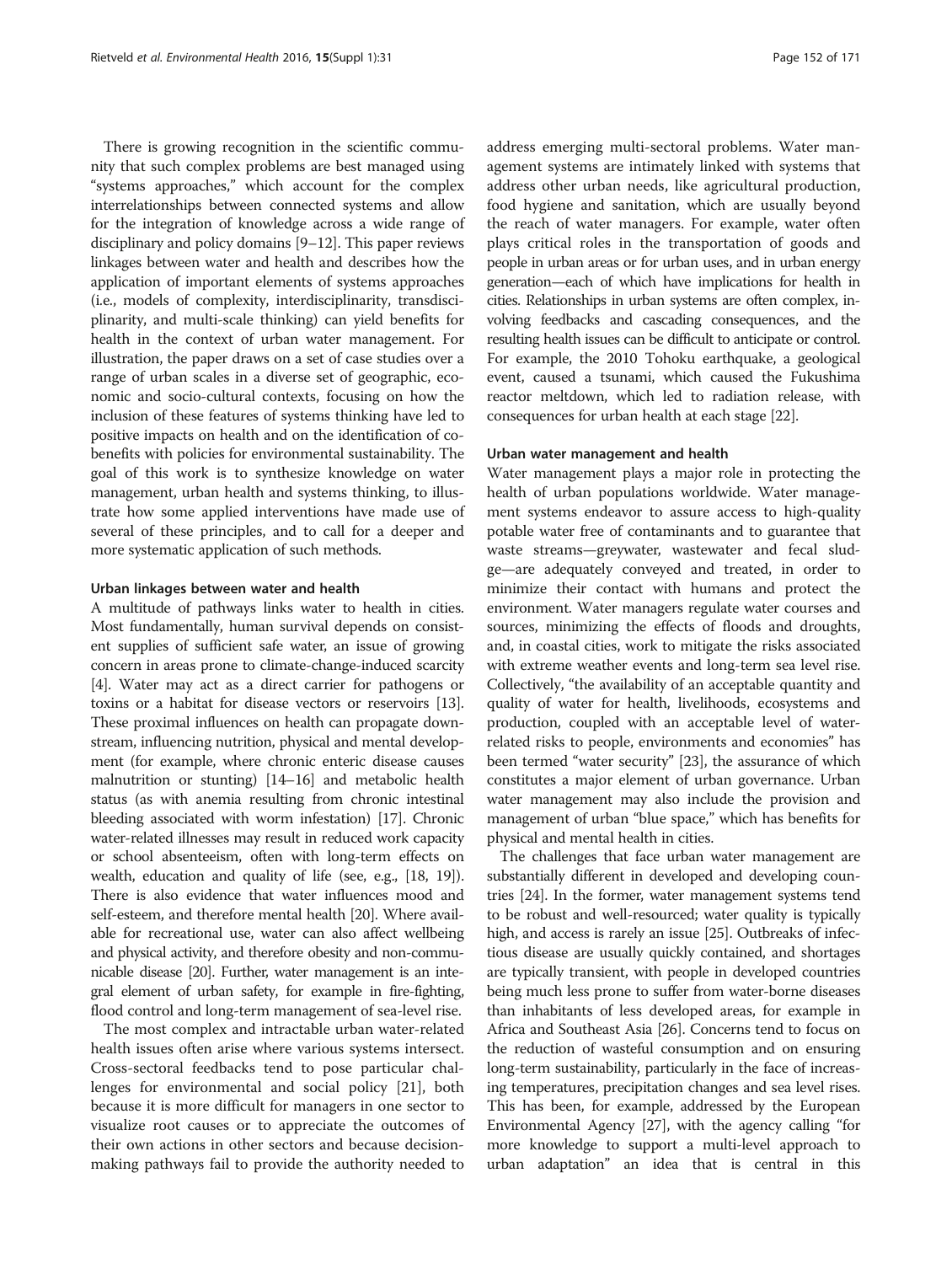manuscript. Increasingly costly extreme events have also resulted in a greater focus on resilience and mitigation of water-related economic and health losses in coastal cities. Cities in the developed world also have greater resources to devote to aesthetic and recreational aspects of water use.

In developing countries, water management systems tend to face infrastructural and resource deficits, leaving cities with limited access to safe drinking water; sanitation services are also often unavailable for large fractions of the population. In sub-Saharan Africa, for example, 38 % of people do not have access to safe drinking water and 26 % practice open defecation [\[28\]](#page-8-0). Indeed, one of the core elements of the definition of slums—which house 800 million urban dwellers worldwide [\[29\]](#page-8-0)—is a lack of access to safe water. Pathogen reservoirs are much larger than in the developed world, and disease vectors may breed in stagnant or unmanaged water courses. As well, less stringent or less-well-enforced environmental regulation may lead to higher ambient levels of toxins. Each of these factors poses additional challenges to already limited infrastructural systems. Moreover, increased exposure to communicable diseases in a context when non-communicable diseases are also on the rise—known as the "double burden" of disease [[30](#page-8-0)]—further strains limited urban resources. Finally, developing-world cities face all the same challenges of environmental change and sustainability seen in the developed world—often more so, given that climate change is expected to disproportionately impact less-developed countries.

## Methods

A growing awareness of complexity has led to recognition of the need for systems approaches (see, e.g., [\[11\]](#page-8-0)). Terminology and usage vary, and a full discussion of the history and theory of systems thinking as it has arisen in many fields is beyond the scope of this paper. Yet a variety of elements of such approaches have repeatedly been recognized as essential; these include (but are not necessarily limited to): analytical methods to deal with complexity; interdisciplinarity; transdisciplinarity; and multi-scale analysis [\[31](#page-8-0)]. We highlight these in the context of water management and health. In particular, we distinguish between systems methods, which are analytic approaches to evidence gathering, generally involving quantitative models of complex systems, and systems approaches, which are holistic efforts to resolve complex problems by understanding the systems involved and applying appropriate corrective actions.

In contrast to traditional empirical approaches which attempt to isolate causal relationships between individual variables, systems methods examine the effects of multiple actions on multiple outcomes over time, often through the application of simulation models. Accordingly, they are able to capture the feedbacks and nonlinear behavior inherent in complex systems [\[32](#page-8-0), [33](#page-8-0)]. Without an understanding of such phenomena, urban policies often fail to achieve desired goals over the longterm, and frequently create unanticipated and undesirable secondary effects. For example, floodwater levees reduce transient risk of flooding, but in so doing have multiple unintended consequences: they concentrate water, leading to increased risks from larger-scale floods that exceed levee specifications; they decrease public perception of risk, leading to urban development in risky areas; and they diminish the experience of urban managers with small floods. Each of these factors tends to increase vulnerability [[32\]](#page-8-0).

Systems approaches encompass interdisciplinarity, particularly important in the context of cities, since complex urban systems naturally span a diversity of natural and institutional domains. That is, proper understanding of the system generally requires the input of experts from a variety of academic fields and professional disciplines, intensively exchanging views, and learning from and exploring creative solutions with experts from other fields. For example, Batterman [\[13](#page-8-0)] outlines an interdisciplinary approach to water-based infectious diseases that encompasses "ecologic, anthropologic, engineering, political/economic, and public health fields." This runs counter to traditional approaches wherein researchers and policy-makers operate in academic or professional siloes, attempting to address problems individually in a context where all problems are connected. A practical consequence of the genuine application of interdisciplinarity is the identification of co-benefits— i.e., ancillary benefits in one domain (e.g., urban health) arising from actions taken to resolve a problem in some other domain (e.g., climate change mitigation) [[34](#page-8-0)].

Transdisciplinarity, defined as the co-production of knowledge by scientists, decision-makers and other stakeholders, including lay stakeholders and communities, is also critical. Too often, urban policy is designed on the basis of scientific or political goals that do not take into account the perceived needs of the communities in which they are applied. No matter how valid, such actions are unsustainable, and the failure to consult can engender a lack of trust which hinders further efforts to resolve new issues. Just as important, local stakeholders have access to evidence and an understanding of local needs and processes that is otherwise inaccessible to researchers. Systems approaches ideally combine the expertise of scientists, the practicality of policy-makers and the local knowledge of communities to create feasible, actionable, valuable interventions. The City Blueprint methodology [\[35\]](#page-8-0), for example, represents an effort to develop a comprehensive (interdisciplinary) set of indicators for urban water sustainability; in providing a simple but comprehensive baseline assessment for urban water cycle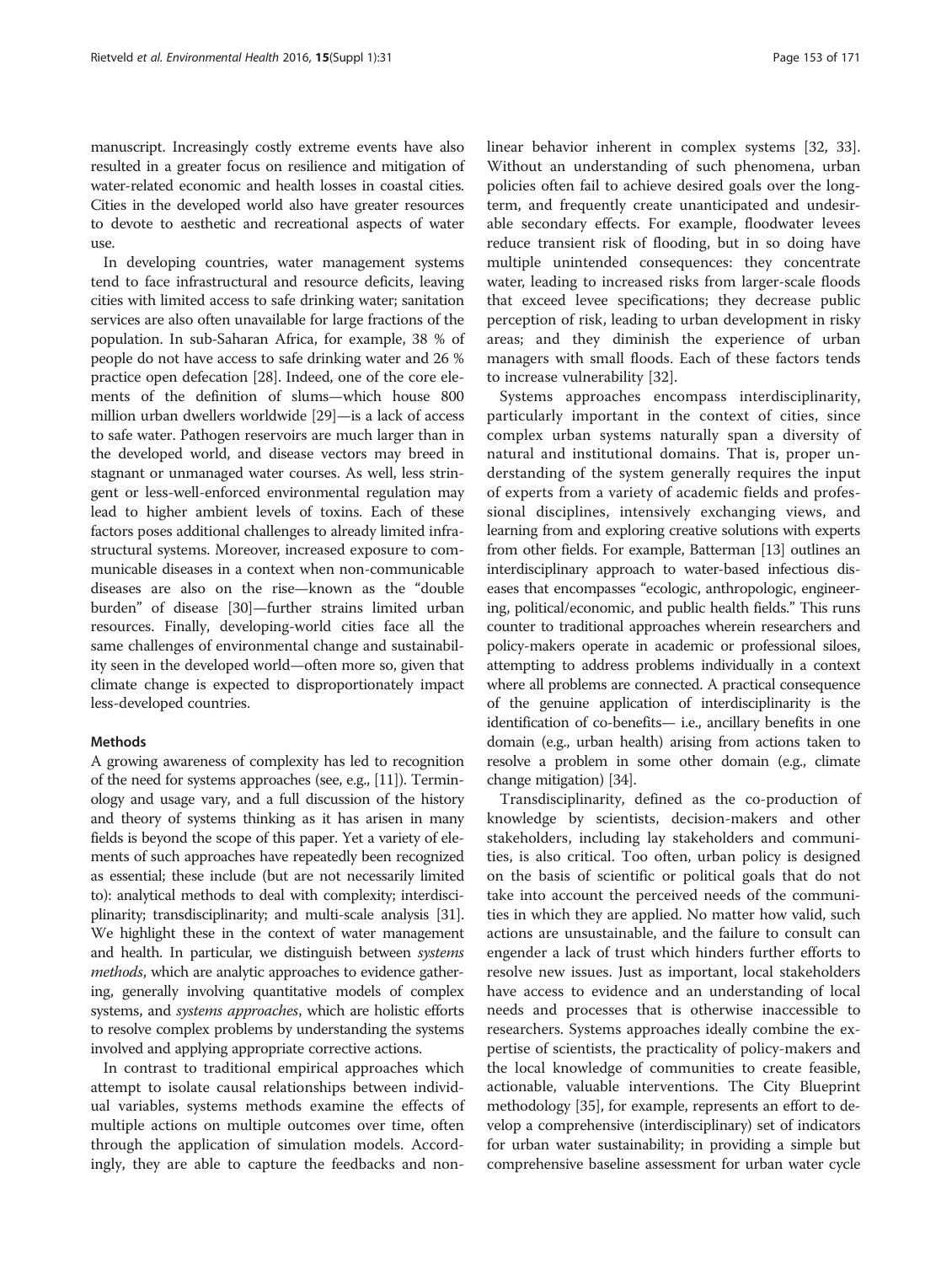services, it represents a quick and transparent way to involve (transdisciplinary) stakeholders in understanding water systems and envisioning water services.

Finally, systems approaches usually involve consideration of phenomena acting at multiple scales. Urban health depends critically on actions taken and natural systems operating outside city boundaries. Similarly, cities impact areas far beyond their own borders, including not only surrounding areas but planetary systems (e.g., climate, trade, and migration, the spread of innovation, and the dissemination and adoption of good practices). Within cities, actions are taken by institutions at many scales, and urban systems often generate inequities. Understanding such issues requires the explicit application of multi-scale thinking.

## Results and discussion

The following series of case studies highlights situations in which one or more elements of systems approaches, as outlined above, were applied. These are not intended to demonstrate the full, proactive, conscious application of systems approaches, but rather are illustrative of the benefits that can accrue from even partial inclusion of such approaches in water management strategies. They were selected to represent a range of socio-economic, geographic and urban contexts, and the intersection of water with various other urban systems.

## Street food in Kolkata, India

In many cities, so-called "street foods" play a large and increasing role in nutrition [\[36](#page-8-0)]. Because such foods are generally low-cost, easily accessible, and cater to traditional tastes, they tend to be of particular importance in poor or informal communities and in areas experiencing high urban migration [\[37](#page-8-0), [38](#page-8-0)].

The street food system is particularly vulnerable to deficiencies in water management. This is reflected in the fact that street vendors often have diminished infrastructural access to clean water for drinking or hygiene when compared with fixed-location providers [\[39\]](#page-8-0). Moreover, street vendors often lack basic education, and rarely have formal training in food hygiene (or at times basic personal hygiene) [\[39\]](#page-8-0). As well, given that they cater to the poor, street food stalls are frequently situated in particularly unhygienic locations [\[39\]](#page-8-0).

In this context, a traditional view of water management would likely fail to provide effective solutions. A highlydeveloped street food system requires provision of potable water at curbside, non-building, often variable locations; abundant facilities for public sanitation distributed along corridors of high volume; increased frequency of street cleaning and solid waste collection; potentially re-design of sewerage, to the extent that street food consumption generates solid waste; and other municipal actions.

A 1992-3 study in Kolkata (population 11.0 million, 1991; 14.1 million, 2011), supported by the Food and Agriculture Organization, highlighted both positive and negative aspects of street foods [[36](#page-8-0)], and led to the "Improving Street Foods in Calcutta" program. The All India Institute of Hygiene and Public Health (AIIHPH), in collaboration with the Calcutta Municipal Corporation, surveyed local vendors and consumers, characterizing locations, food-handling processes, types of food sold and the customer base, and testing samples for microbiological contaminants. Street foods were found to offer significant benefits with respect to convenience, accessibility and employment, among others, yet a number of major problems were identified. Among these were unsafe food handling and poor personal hygiene, poor water quality, lack of hygienic solid waste disposal options, improper display and storage of food, and poor local environmental conditions. Major observed contaminants included fecal coliform, Escherischia coli, yeasts and molds, Salmonella spp., and Shigella spp.

This study led to significant changes in the management of street vending in Kolkata. For example, it identified increased provision of safe potable water and continued upgrading of waste water collection and disposal systems as critical to improving health in the context of the street vending system [\[36\]](#page-8-0). Other recommendations encompassed activities in a wide range of sectors, including solid waste management, hygiene training, licensing and inspection of street vendors, the provision of small loans, development of improved kiosks, and upgrading of sidewalks. Beyond this systems-based approach to solutions, a critical aspect of the study and program was transdisciplinary engagement with a multitude of stakeholders, including street vendors themselves, public health and municipal authorities, scientists, and police officers, who took on an active role in oversight [[36](#page-8-0), [40](#page-8-0)]. The study has led to significant improvements in water supply, water quality and health in Kolkata.

## Municipal waste management and co-benefits for health in Surat, India

Surat (population 1.5 million, 1994; 4.4 million, 2011) is a rapidly growing city in Gujarat, India. Long known as one of the least hygienic cities in the country, Surat experienced an outbreak of pneumonic plague in 1994 associated with flooding, poor hygiene and inadequate waste disposal; this prompted the municipal government to undertake a wide-ranging set of actions to improve the urban environment, including a transformation of the water management system [[41](#page-8-0)]. By the end of the first decade of the 2000s, Surat was considered one of the cleanest cities in India.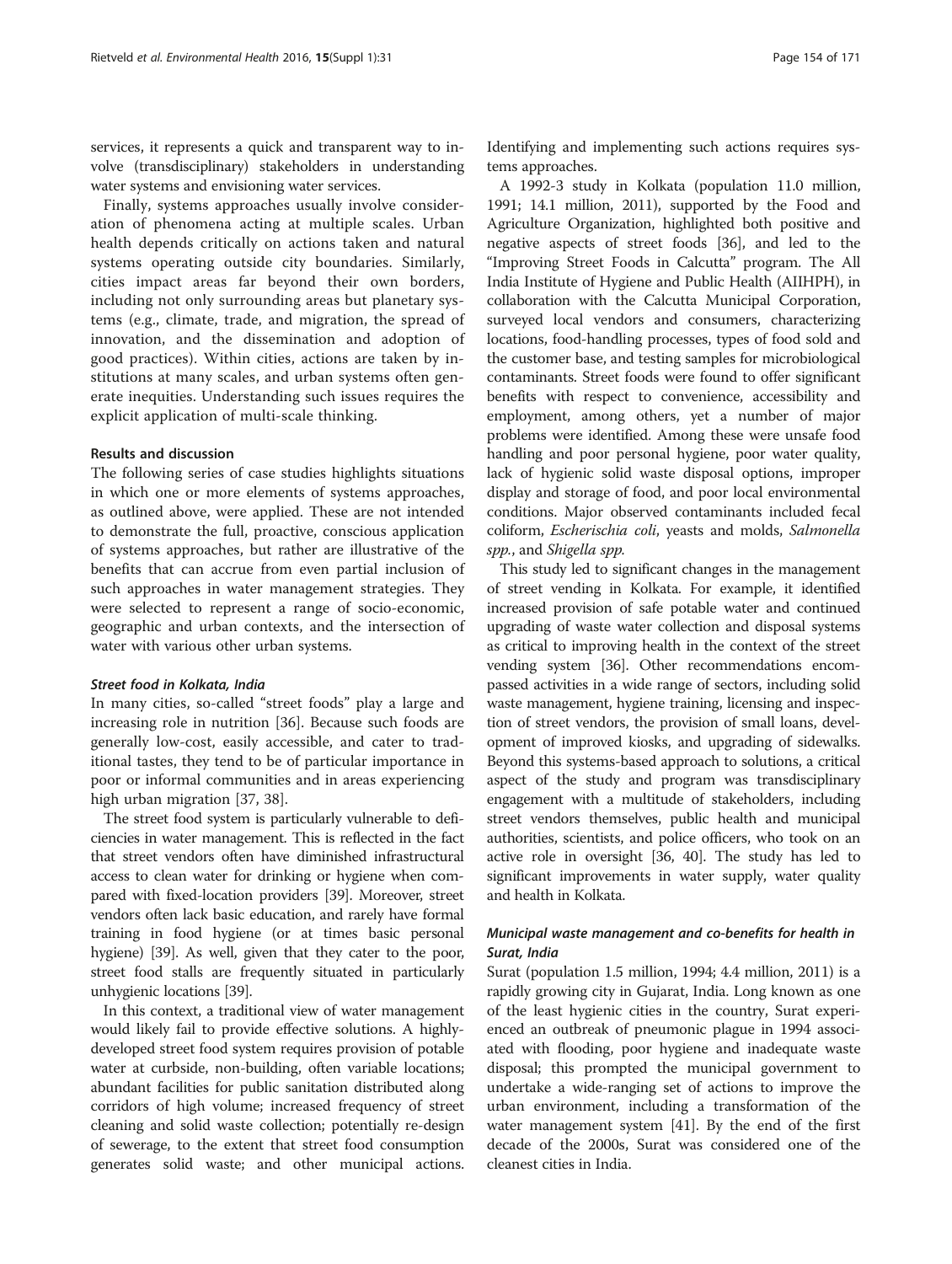Surat took a broadly intersectoral approach to environmental management, with significant impacts on health. Among other actions, it radically extended and improved its water supply, sanitation and drainage infrastructure, while also decentralizing administrative functions and involving the private sector in urban service provision [[42](#page-8-0)]. In just a few years following the plague outbreak, diarrheal incidence in Surat dropped from nearly 50 % of all cases in Gujarat Province to just 10 % [[43](#page-8-0)]. More recent surveys have shown continuing reductions in the incidence of some vector-borne diseases [\[44\]](#page-8-0). According to a World Bank analysis, health gains were achieved through "decentralization, improving efficiency, enhancing infrastructure performance standards, and strengthening health services" [\[43\]](#page-8-0).

A key element of the municipal transformation was the ability to pursue multiple cross-sectoral goals simultaneously through a judicious understanding of co-benefits. For example, the Surat Municipal Corporation was the first municipal corporation in India to operate its sewage treatment plants (STPs) using biogas energy. The primary goal of this action is to recover methane for power generation, in view of climate-change concerns. Methane recovery is viewed as a "best practice" in wastewater management, because it produces a wide range of co-benefits. It generates electricity used by the STP, thus mitigating greenhouse emissions that would have resulted from reliance on the fossil-fuel-based grid power supply [\[44](#page-8-0)], and increases employment and public savings, while also reaping the benefits typically associated with wastewater treatment: reductions in water pollution and water-borne disease and generation of organic solids for fertilizer, among others. Direct benefits of the project include a total reduction of 80,000 tonnes of carbon dioxide equivalent emissions per year from the four STPs in Surat [[41](#page-8-0)]. Through the embrace of a co-benefits framework, water management is thus contributing not only to expected reductions in water-borne disease in Surat, but also to improvement in a wider set of environmental and health outcomes.

The "better coordination across agencies and actors" prompted by the 1994 plague event even set the stage for Surat to respond to major floods in 2006 by adopting a City Resilience Strategy in 2011 and establishing a Climate Change Trust to integrate climate resilience into city development initiatives [[42, 45\]](#page-8-0).

## Safe water reuse in Maputo, Mozambique

Mozambique has been termed the worst country in the world with respect to access to clean and safe water [[44](#page-8-0)] and its capital, Maputo (population 1.1 million, 2007) [[46](#page-8-0)] shares many of the problems of other cities in developing countries, as outlined below. Maputo can be roughly divided into the city-centre and peri-urban areas, each with

very different social and architectural characteristics [[47](#page-8-0)] and water management issues.

Water scarcity is a pressing challenge in Maputo [[48](#page-8-0)]. Hitherto, local authorities have followed the traditional approach of building dams as needed; however, if present water use trends continue, even these new sources will be insufficient by 2030 [\[49\]](#page-8-0). Moreover, access to safe potable water is problematic outside the city-centre, where more than half of the total population depends on groundwater supplied by small-scale independent water providers. In these areas high concentrations of nitrates (>250 mg/L, compared with the WHO safe limit of 50 mg/L) have been measured [\[50\]](#page-8-0).

Less than 10 % of the population in Maputo is served by a sewer network, all in the city centre [[51\]](#page-8-0). Moreover, only a fraction of the wastewater discharged into the network is conveyed to the existing STP, a pond system composed of two anaerobic and two facultative ponds, which is poorly maintained and ineffective. Informal and unsafe wastewater reclamation occurs on the premises of the STP; the plant is surrounded by farms  $(-120$  ha) that supply some of the food consumed in Maputo, and local farmers collect water directly from the pond system to irrigate their crops.

Inhabitants of the peri-urban areas rely on on-site systems, with more than 50 % using latrines and another 40 % septic tanks [\[51](#page-8-0)]. Private operators are needed to empty these systems once they fill up and approximately 8 % of all faecal sludge is transported by truck to the STP and emptied directly into the anaerobic ponds, being "effectively treated" [[52\]](#page-8-0). Part of the sludge is "safely abandoned" when the on-site systems are full (18 %) [\[50\]](#page-8-0), although the aforementioned groundwater contamination with nitrates raises concerns about the safety of such disposal. A larger fraction (74 %) does not undergo safe treatment, and is likely "unsafely emptied" and left on the domestic premises when space is available [\[52](#page-8-0)].

Maputo's current water system clearly encompasses numerous threats to the environment and to human health, with potential and actual knock-on effects on fishing, tourism, industrial development, and other economic sectors. One potential solution to diminish health risks and increase water availability lies in safe and regulated water reclamation for a variety of uses [\[53](#page-8-0)]. Water reclamation closes the urban water cycle, addressing water scarcity, environmental pollution and humanhealth issues. Informal unsafe water reclamation can be reduced, and, in addition, it can generate financial revenues: e.g., sludge can be transformed into fertilizers or used as fuel. These actions should positively impact the quality of the urban environment and ultimately lead to improved urban health. However, the existence of broad inter-linkages between sectors and strong feedback loops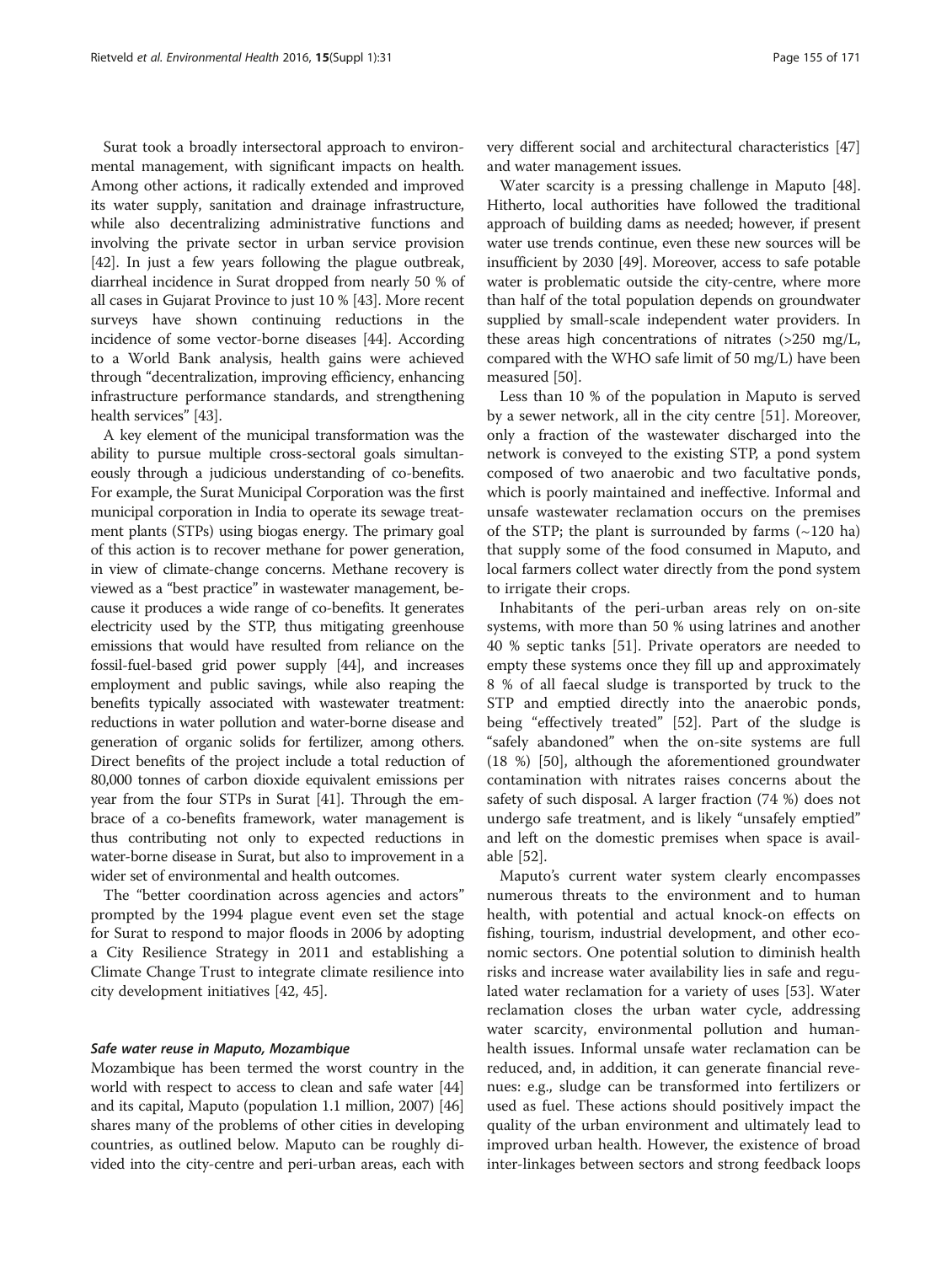

that regulate the behaviour of the water system imply that a systems analytic approach is needed to holistically understand these challenges and identify appropriate leverage points for action.

A current project has taken such an approach, developing a conceptual mass flow analysis (MFA) (Fig. 1) visualizing flows of drinking water, wastewater, faecal sludge and rainwater in Maputo. MFA "is a systematic assessment of the flows and stocks of materials within a system defined in space and time" [[54\]](#page-8-0) and it allows for identification of linkages among different sectors in a system. This project will go on to quantify and map flows of energy, nutrients and health related vectors in

the city, and will apply a cost-benefit analysis to further understand the implications of interventions in the field of water reclamation at different scales. These analyses should lead to substantially improved and policy-relevant evidence for decision-makers in Maputo.

## Transdisciplinarity and a water mega-project in Vienna, Austria

A mega-project involving multi-sectoral water management in Vienna, Austria (population 1.6 million, 1971; 1.8 million, 2014) illuminates the potential benefits of transdisciplinary engagement in this context. Initially planned as a flood-control effort for the Danube River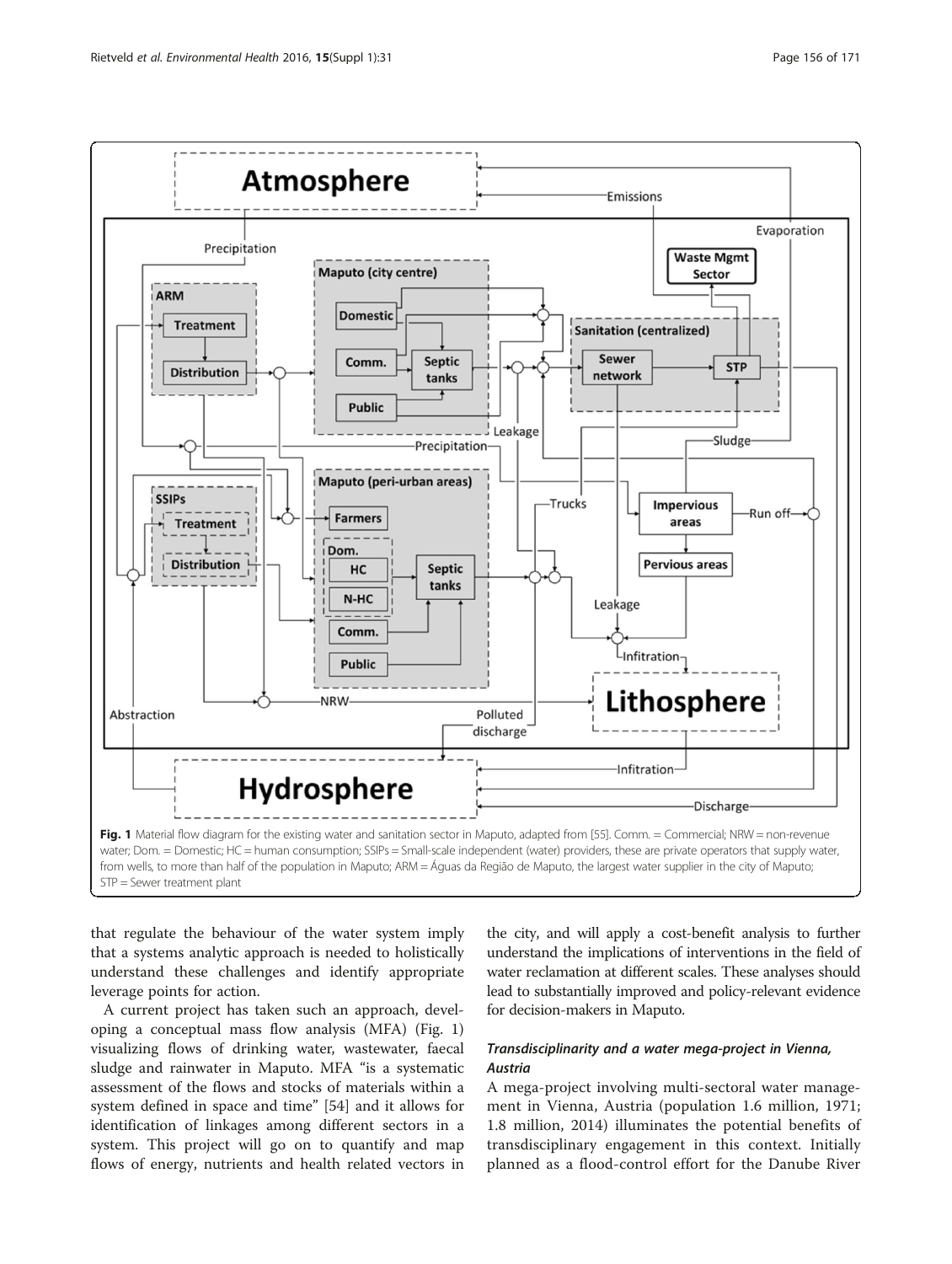in Vienna, a series of government, expert and public consultations resulted in a much more ambitious project [[56\]](#page-8-0).

Flooding of the Danube, along with attendant loss of life and property, disruption of agriculture and viniculture, and spread of disease has historically been a major factor affecting Vienna. In the early 1970's, the city administration, in collaboration with a set of consultants, decided to tackle this problem on a long-term basis; critically, this was seen as an opportunity to achieve more than flood control.

An interdisciplinary team of water resource engineers, architects, transportation and landscape planners, ecologists and limnologists, experts on waste water and pollution settled on a solution involving the creation of a second, parallel river to act as a flood channel, separated from the main channel by a 21 km long artificial island (the "Donauinsel"). In times of flooding resulting from seasonal melting of snow or heavy rainstorms, weirs are opened up to let in and contain flood waters before they enter the city, filling up the flood basin and reducing the flooding of cities and countries downstream. Indeed, Vienna is a notable exception to the severe flooding seen in European cities in recent years—from 2003 to 2009, 26 major flood disasters were recorded in Europe, and flooding over this period caused 320 deaths and EUR 17 billion in economic losses [[55](#page-8-0)]. Whereas most cities can cope with flooding with a return period of 30–200 years (with Western countries generally on the higher end of the scale), Vienna is essentially permanently flood-safe, as "the Vienna flood protection system can manage flows with a return period of around 10 000 years" [\[56\]](#page-8-0).

This project dealt with many aspects of urban water management beyond flood control. Prior to the project, raw sewage was expelled into the Danube, in both Vienna and in towns upstream. Sewage systems were introduced in the latter, while in Vienna 18 sewers were connected to a main trunk line on the banks of the river, carrying wastes to the new Euro Sewage Treatment Plant, globally recognized for innovative, treatment processes, and slated to become energy self-sufficient by 2020 [[57](#page-8-0)]. In the new channel, complicated filtration systems were rejected in favor of natural filtration by the island itself, to reduce technological overkill and high maintenance costs. Phosphate and other fertilizer contents from upstream agriculture are thus filtered out by the land mass of the artificial island, allowing only clean water to pass into the new channel.

Through the project, Vienna, a landlocked city, came to enjoy a beachfront of 42 km, which now attracts ~300,000 people/day on summer weekends for recreational and sporting activities, some water-based—a huge positive contribution to physical and mental public health and family time. Green protected areas for recreation and wildlife conservation, including a new National Wetlands Park where native flora and fauna were reintroduced, added to the positive ecological balance of this huge engineering project. On the practical side, it opened up vast formerly flood-prone areas for commercial urban development, bringing in billions of Euros of revenue, greatly exceeding the sum spent on the project. New cross-river public transport train lines and a 120 MW hydroelectric plant integrated with the needed water table control barrier, a new rail-sea terminal for river-based barges, tourist boats, as well as schools, hotels, hospitals, parks and housing appeared in formerly unattractive and underused areas, contributing to the economy and increased employment.

The project faced significant opposition from its inception, partly political and partly arising from environmental concerns. This was met with a professionally-administered programme of public information, media work and stakeholder fora with progressive adaptation of details, culminating in a positive referendum for the project. Today, citizens take considerable pride in and ownership of the project, contributing to a multidimensional success story in urban water management [\[56](#page-8-0)].

## Conclusions

This review paper summarizes the strong and complex relationships between urban water management and health, which are a primary impetus for the use of integrated systems approaches in this context. Serious, concerted and localized urban water-oriented projects involving analytic systems methods; real engagement among scientists in different fields; the genuine involvement of stakeholders, including endusers, in intelligent processes; and interventions at multiple scales can achieve great strides in improving public health, economic activity, the environment, employment and the quality of life. This is shown via a set of case studies from different continents and a range of socio-economic contexts, which examine the complexity of the conjoined urban water and health system and provide examples of the benefits which can accrue from the application of elements of systems approaches.

Modelling of complexity in the water and wastewater cycles is illustrated in the case study of Maputo, where MFA gives insight as to probable demand for and sources of reclaimed wastewater. This allows for the identification of possible interventions to better manage water re-use and environmental pollution, and attendant health risks. Inter- and transdisciplinarity and multi-scale thinking and interventions are highlighted in all the case studies; increasing support from and involvement of stakeholders during the implementation phase of urban water management projects is noted as of particular importance. The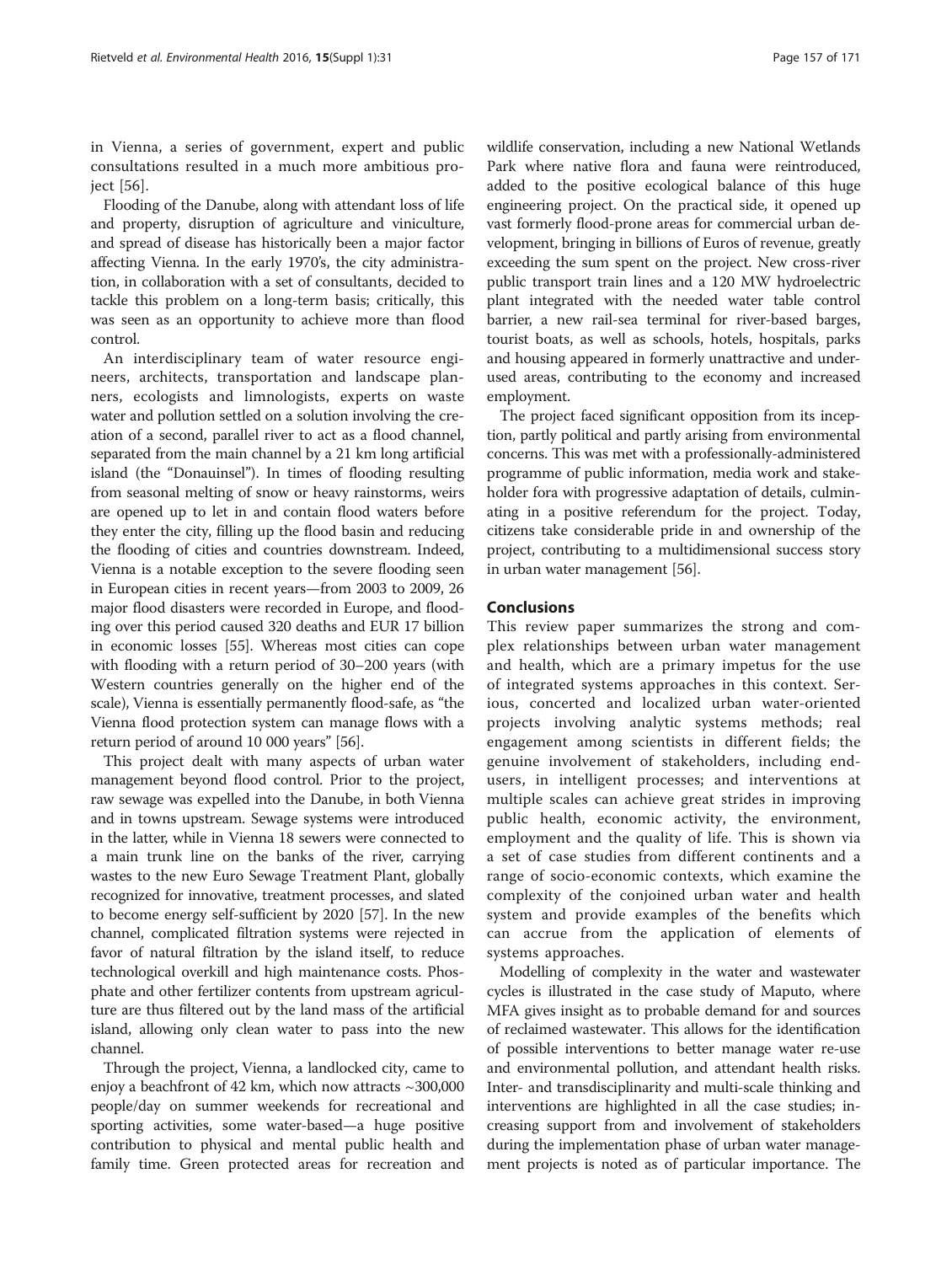<span id="page-7-0"></span>involvement of street vendors and police officers in Kolkata was essential for the improvement of the street food system, leading to more jobs and improved environmental health. The research drew on insights from epidemiology, solid waste and water engineering, urban planning, and economics, and actions were taken at individual, community and city levels. The Surat case is a particularly good example of environmental and health co-benefits arising from effective water management. Moreover, it suggests that production of energy and fertilizer from wastewater can provide the impetus for small entrepreneurs to become involved in wastewater treatment, using waste as a source for their products. From the Maputo case study, we see that reclaimed water from the sanitation system can stimulate urban agriculture and industrial development in a sustainable way, while combating water scarcity, leading to better water supply and sanitation and thus improving urban health. This work explicitly considers multiple scales of intervention, from wastewater reclamation implemented at the individual level, which can benefit local industry or irrigation of gardens, to centralized systems that use effluent from the STP for larger-scale agricultural irrigation. Vienna provides a compelling example of transdisciplinary engagement leading to unanticipated benefits—citizens and many other stakeholders transformed a flood abatement project into a much broader effort, leading to new housing and business development and recreational opportunities, thus co-creating an integrated approach that yielded multiple benefits from an effort in environmental and urban protection. In this case, although actions were taken at the city level, a failure to consider how individuals would react to and benefit from the new land would significantly underestimate project benefits. In general, analysis and/or modelling of impacts, benefits and costs can provide evidence on the optimal scale or scales of intervention. A key element of the examples in this paper is the emphasis on the benefits of the interventions, in contrast to a focus on threats and costs.

None of the examples presented here involved a conscious effort to apply systems approaches as defined in this paper. A central assertion of this work is that such an effort would be of great utility in urban water management decisions to diminish health risks and environmental degradation. Some efforts have already been made in this direction, for example using system dynamics to predict municipal water demand in fast-growing urban areas where limited access to historical data complicates accurate prediction [[58](#page-9-0)]; to study water resources management issues, and in particular policy decisions [[59\]](#page-9-0); and to involve relevant stakeholders in decision-making processes regarding water savings [[60](#page-9-0)]. The typical structure of both research and decision-making, however, is not oriented

toward the adoption of systems approaches, but toward specialization and segregated authority, for practical reasons.

When systems approaches in urban water management are well executed, urban health can be improved with a minimum of additional direct costs, often leading to creative solutions, broad endorsement by stakeholders, and immense environmental and societal benefits. The question of how best to incentivize and catalyze such approaches and what systems methods should be used under different circumstances is important, and requires further research. In addition, further research is needed on the design, systematic implementation and evaluation of systems approaches in urban water management.

## Additional file

### [Additional file 1:](dx.doi.org/10.1186/s12940-016-0107-2) Peer review reports. (PDF 175 kb)

#### Competing interests

The authors declare they have no competing interests.

#### Authors' contributions

JS and LR were responsible for the setup of the paper, with substantial input from all other authors. JS and LR drafted the manuscript with critical revisions from the other authors, especially giving input to the case studies. All authors read and approved the final manuscript.

#### Acknowledgements

The case studies presented here were adapted from presentations at  $47<sup>th</sup>$ Indian Water Works Association (IWWA) Annual Meeting, during a session on Systems Perspectives on Urban Water Quality and Health convened by the United Nations University International Institute for Global Health (UNU-IIGH). The authors thank IWWA for generous interchange and discussion which informed the content of this work, and the reviewers and editors whose perceptive comments contributed to its substantial improvement.

#### Declarations

The authors were brought together by UNU-IIGH and the committee Urban Health and Well-being of the International Council for Scientific Unions (ICSU). The paper writing was done on the expenses of the institutions of the respective authors.

Funding for the publication fee of this article was provided by Delft University of Technology.

This article has been published as part of Environmental Health Volume 15 Suppl 1, 2016: Healthy-Polis: Challenges and Opportunities for Urban Environmental Health and Sustainability. The full contents of the supplement can be found at <http://www.ehjournal.net/supplements/15/S1>.

#### Peer review

Peer review reports for this article are attached as additional file 1.

#### Author details

<sup>1</sup> Delft University of Technology, Delft, The Netherlands. <sup>2</sup> United Nations University International Institute for Global Health, Kuala Lumpur, Malaysia. <sup>3</sup>Public Health Engineering Department, Government of West Bengal, Kolkata, India. <sup>4</sup>Austrian Institute of Technology, Vienna, Austria. <sup>5</sup>School of Planning and Architecture, Bhopal, India.

Published: 8 March 2016

#### References

1. Koutsoyiannis D, Zarkadoulas N, Angelakis A, Tchobanoglous G. Urban Water Management in Ancient Greece: Legacies and Lessons. J Water Resour Plan Manag. 2008;134:45–54.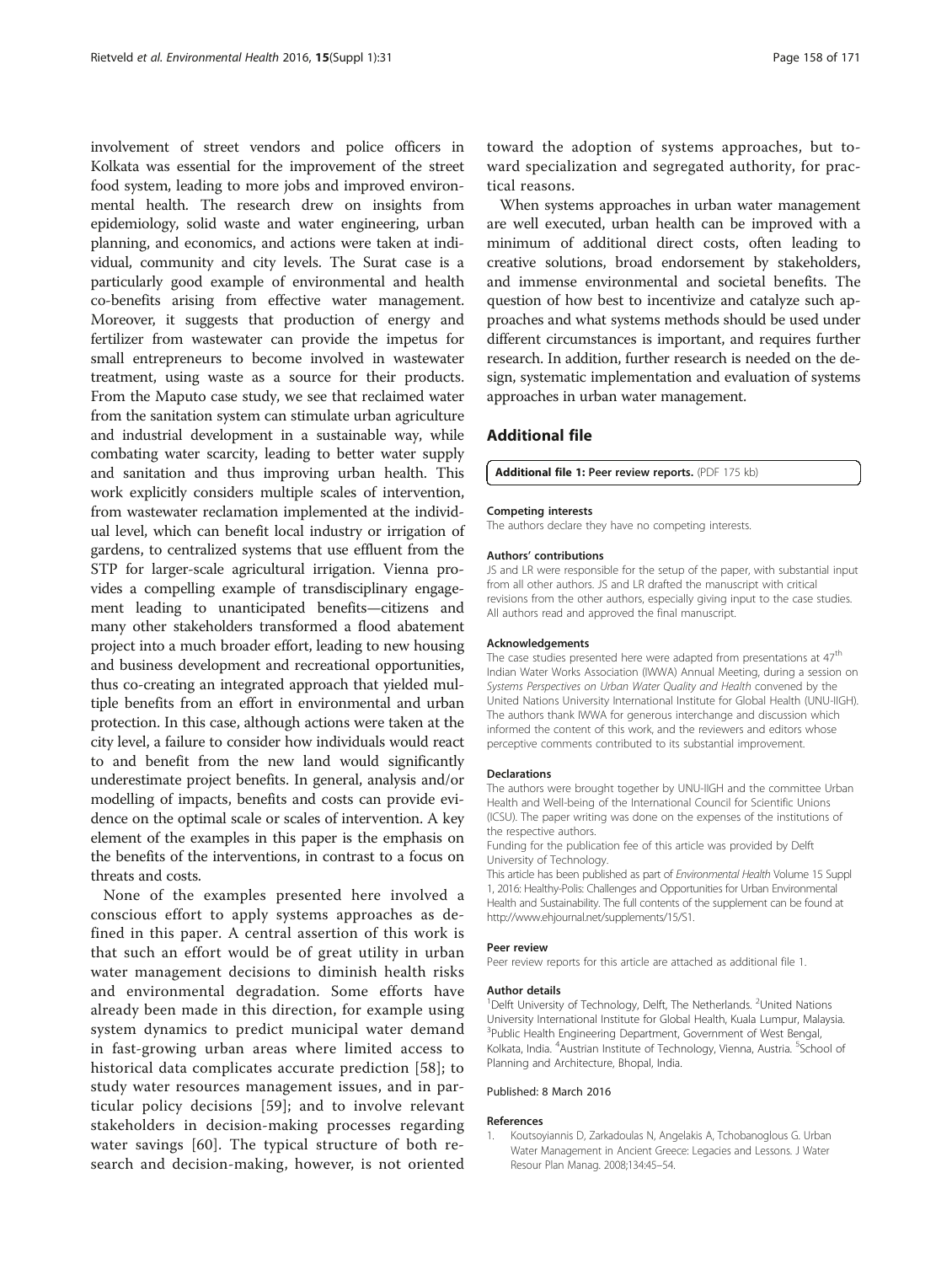- <span id="page-8-0"></span>2. Melosi M. The Sanitary City: Urban Infrastructure in America from Colonial Times to the Present. Baltimore: The Johns Hopkins University Press; 1999.
- 3. Gleick PH. Water in crisis: paths to sustainable water use. Ecol Appl. 1998;8: 571–9.
- 4. Vörösmarty CJ, Green P, Salisbury J, Lammers RB. Global Water Resources: Vulnerability from Climate Change and Population Growth. Science. 2000; 289:284–8.
- 5. Muller M. Adapting to climate change water management for urban resilience. Environ Urban. 2007;19:99–113.
- 6. Bhatt S, Gething PW, Brady OJ, Messina JP, Farlow AW, Moyes CL, et al. The global distribution and burden of dengue. Nature. 2013;496:504–7.
- 7. Ali M, Lopez AL, You YA, Kim YE, Sah B, Maskery B, et al. The global burden of cholera. Bull World Health Organ. 2012;90:209–18.
- 8. WHO. Meeting the MDG drinking-water and sanitation target: The urban and rural challenge of the decade [Internet]. Geneva, Switzerland: World Health Organization.; 2006 [cited 2015 Apr 6]. Available from: [http://www.](http://www.who.int/water_sanitation_health/monitoring/jmp2006/en/) who.int/water\_sanitation\_health/monitoring/imp2006/en/
- Pahl-Wostl C. Transitions towards adaptive management of water facing climate and global change. Water Resour Manag. 2006;21:49–62.
- 10. Capon AG, Synnott ES, Holliday S. Urbanism, climate change and health: systems approaches to governance. N S W Public Health Bull. 2009;20:24–8.
- 11. Bai X, Nath I, Capon A, Hasan N, Jaron D. Health and wellbeing in the changing urban environment: complex challenges, scientific responses, and the way forward. Curr Opin Environ Sustain. 2012;4:465–72. Elsevier B.V.
- 12. Macmillan A, Davies M, Shrubsole C, Luxford N, May N, Fong Chiu L, Trutnevyte E, Bobrova Y, Chalabi Z. Integrated decision-making about housing, energy and wellbeing: a qualitative system dynamics model. Environ Health. 2016;15(Suppl 1):37.
- 13. Batterman S, Eisenberg J, Hardin R, Kruk ME, Lemos MC, Michalak AM, et al. Sustainable Control of Water-Related Infectious Diseases: A Review and Proposal for Interdisciplinary Health-Based Systems Research. Environ Health Perspect. 2009;117:1023–32.
- 14. Petri WA, Miller M, Binder HJ, Levine MM, Dillingham R, Guerrant RL. Enteric infections, diarrhea, and their impact on function and development. J Clin Invest. 2008;118:1277–90.
- 15. Guerrant RL, Oriá RB, Moore SR, Oriá MO, Lima AA. Malnutrition as an enteric infectious disease with long-term effects on child development. Nutr Rev. 2008;66:487–505.
- 16. Checkley W, Buckley G, Gilman RH, Assis AM, Guerrant RL, Morris SS, et al. Multi-country analysis of the effects of diarrhoea on childhood stunting. Int J Epidemiol. 2008;37:816–30.
- 17. Umbreit J. Iron deficiency: A concise review. Am J Hematol. 2005;78:225–31.
- 18. Miguel E, Kremer M. Worms: Identifying Impacts on Education and Health in the Presence of Treatment Externalities. Econometrica. 2004;72:159–217.
- 19. Hotez PJ, Brindley PJ, Bethony JM, King CH, Pearce EJ, Jacobson J. Helminth infections: the great neglected tropical diseases. J Clin Invest. 2008;118: 1311–21.
- 20. Barton J. Pretty J. What is the best dose of nature and green exercise for improving mental health? A multi-study analysis. Environ Sci Technol. 2010; 44:3947–55.
- 21. Newell B. Simple models, powerful ideas: Towards effective integrative practice. Glob Environ Change. 2012;22:776–83.
- 22. Brumfiel G, Fuyuno I. Japan's nuclear crisis: Fukushima's legacy of fear. Nature. 2012;483:138–40.
- 23. Grey D, Sadoff CW. Sink or Swim? Water security for growth and development. Water Policy. 2007;9:545.
- 24. The World Bank. World Development Indicators [Internet]. 2015. Available from: [http://data.worldbank.org](http://data.worldbank.org/)
- 25. Institute of Medicine. Global Environmental Health: Research Gaps and Barriers for Providing Sustainable Water, Sanitation, and Hygiene Services. Washington (DC, USA): NAP; 2009.
- 26. Prüss A, Kay D, Fewtrell L, Bartram J. Estimating the Burden of Disease from Water, Sanitation, and Hygiene at a Global Level. Environ Health Perspect. 2002;110:537–42.
- 27. EEA. Urban adaptation to climate change in Europe: Challenges and opportunities for cities with supportive national and European policies. Copenhagen: European Environment Agency; 2012.
- 28. UN. The Millennium Development Goals Report 2013. New York (NY, USA): United Nations; 2013.
- 29. UN-HABITAT. State of the World's Cities 2012/2013 Prosperity of Cities. New York (NY, USA): Routledge; 2013.
- 30. Sverdlik A. Ill-health and poverty: a literature review on health in informal settlements. Environ Urban. 2011;23:123–55.
- 31. ICSU. Health and Wellbeing in the Changing Urban Environment: a Systems Analysis Approach. Paris (France): ICSU; 2011.
- 32. Newell B, Wasson R. Social System vs Solar System: Why Policy Makers Need History. Confl. Coop. Relat. Int. Water Resour. Hist. Perspect. Paris, France: UNESCO; 2002.
- 33. Diez-Roux AV. Complex Systems Thinking and Current Impasses in Health Disparities Research. Am J Public Health. 2011;101:1627–34.
- 34. de Oliveira JA P, Doll CNH, Kurniawan TA, Geng Y, Kapshe M, Huisingh D. Promoting win–win situations in climate change mitigation, local environmental quality and development in Asian cities through co-benefits. J Clean Prod. 2013;58:1–6.
- 35. Van Leeuwen CJ. City Blueprints: Baseline Assessments of Sustainable Water Management in 11 Cities of the Future. Water Resour Manag. 2013;27:5191–206.
- 36. Chakravarty I, Canet C. Street foods in Calcutta. Food Nutr Agric. 1996;17: 30–7.
- 37. Opare-Obisaw C, Fianu DAG, Awadzi K. Changes in family food habits: the role of migration. J Consum Stud Home Econ. 2000;24:145–9.
- 38. Lues JFR, Rasephei MR, Venter P, Theron MM. Assessing food safety and associated food handling practices in street food vending. Int J Environ Health Res. 2006;16:319–28.
- 39. WHO. Basic steps to improve safety of street-vended food [Internet]. Geneva , Switzerland: World Health Organization; 2010. Report No.: 3/2010. Available from: [http://www.who.int/foodsafety/areas\\_work/infosan/infosan\\_archives/en/](http://www.who.int/foodsafety/areas_work/infosan/infosan_archives/en/)
- 40. Dunnett S. Energy and Street Foods. In: Tedd L, Liyanarachchi S, Saha SR, editors. Energy Str. Food DFID KaR Proj. R7663 Final Proj. Rep. Intermediate Technology Development Group, Rugby: DFID; 2003.
- 41. Kapshe M, Kuriakose PN, Srivastava G, Surjan A. Analysing the co-benefits: case of municipal sewage management at Surat. India J Clean Prod. 2013; 58:51–60.
- 42. Surat City Resilience Strategy. Surat City Resilience Strategy. Surat, India: ACCCRN, Surat Municipal Corporation, Southern Gujarat Chamber of Commerce & Industry, and TARU Leading Edge; 2011.
- Brandon C. Cities and health. Environ. Matters World Bank Wash. DC [Internet]. 1998 [cited 2015 Apr 11]; Available from: [http://www-wds.worldbank.org/](http://www-wds.worldbank.org/servlet/WDSContentServer/WDSP/IB/2001/11/06/000094946_01101804091983/Rendered/PDF/multi0page.pdf) [servlet/WDSContentServer/WDSP/IB/2001/11/06/000094946\\_01101804091983/](http://www-wds.worldbank.org/servlet/WDSContentServer/WDSP/IB/2001/11/06/000094946_01101804091983/Rendered/PDF/multi0page.pdf) [Rendered/PDF/multi0page.pdf](http://www-wds.worldbank.org/servlet/WDSContentServer/WDSP/IB/2001/11/06/000094946_01101804091983/Rendered/PDF/multi0page.pdf)
- 44. Surat Municipal Corporation. Report on sewage gas based power generation at sewage treatment plants [unpublished]. Surat, India: Surat Municipal Corporation; 2012.
- 45. Karanth A, Archer D. Institutionalising mechanisms for building urban climate resilience: experiences from India. Dev Pract. 2014;24:514–26.
- 46. Mozambique Instituto Nacional de Estatística. Mozambique Census, 2007. Maputo, Mozambique: Mozambique Instituto Nacional de Estatística; 2007.
- 47. Jenkins P. City profile: Maputo. Cities. 2000;17:207–18.
- 48. Juizo D, Lidén R, Vaz ÁC. Remaining challenges for bi-national agreements on shared water : The Umbeluzi case. Water Policy. 2006;8:231–53.
- 49. SWECO International. Augmentation of Water Supply to the City of Maputo and its Metropolitan Area: Water Balance Report. Maputop; 2009.
- 50. Bhatt J. Comparison of small-scale providers' and utility performance in urban water supply: the case of Maputo, Mozambique. Water Policy. 2014; 16:102–23.
- 51. WSP. Caracterização do Saneamento em Maputo (in Portuguese). Washington (DC, USA): WSP; 2014.
- 52. Peal A, Evans B, Blackett I, Hawkins P, Heymans C. Fecal sludge management (FSM): analytical tools for assessing FSM in cities. J Water Sanit Hyg Dev. 2014;4:371.
- 53. Asano T, Burton FL, Leverenz HL, Tsuchihashi R, Tchobanoglous G. Water Reuse: Issues, Technologies, and Applications. New York: Mcgraw-hill; 2007.
- 54. Brunner PH, Rechberger H. Chapter 1: Introduction. Pract. Handb. Mater. Flow Anal. Boca Raton: CRC Press; 2003.
- 55. Villarroel Walker R, Beck MB. Understanding the metabolism of urban-rural ecosystems. Urban Ecosyst. 2012;15:809–48.
- 56. Kryžanowski A, Brilly M, Rusjan S, Schnabl S. Review Article: Structural floodprotection measures referring to several European case studies. Nat Hazards Earth Syst Sci. 2014;14:135–42.
- 57. Umwelt technik. Main waste water treatment plant in Vienna becomes energy-self-sufficient [Internet]. umwelttechnik.at. 2012 [cited 2015 Oct 17]. Available from: [http://www.umwelttechnik.at/en/water-and-wastewater/](http://www.umwelttechnik.at/en/water-and-wastewater/wastewater-management/good-practise/main-waste-water-treatment-plant-in-vienna-becomes-energy-self-sufficient/)